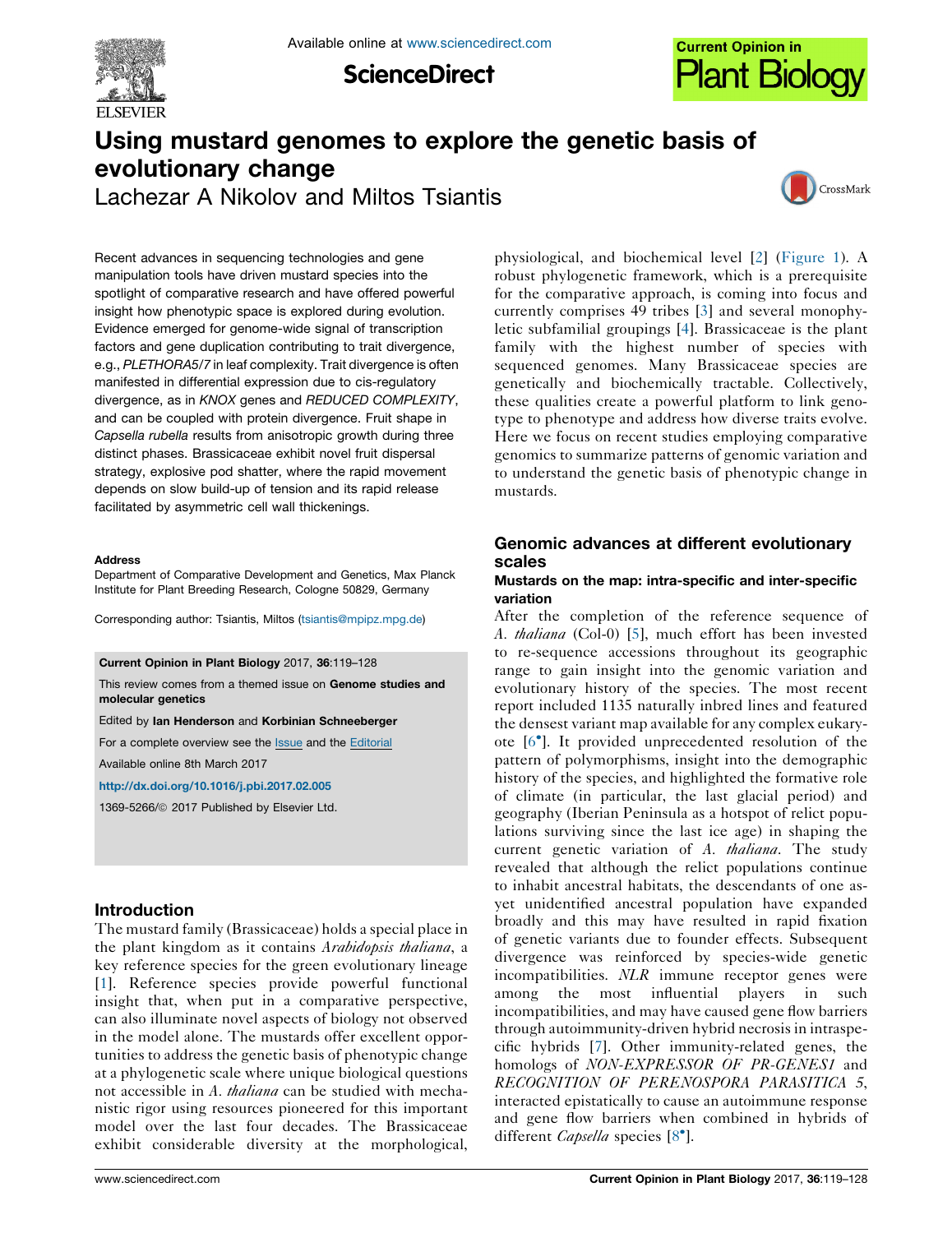<span id="page-1-0"></span>



Phylogenetic relationships of Brassicaceae species with abundant sequencing resources. Specific questions addressed using these models are listed in blue. Panels depict diversity in leaf and fruit morphology of selected species.

At a higher taxonomic level, coding sequence variation in the genus Arabidopsis was harnessed to reveal support for seven clusters corresponding to the currently recognized seven Arabidopsis species [9<sup>\*</sup>]. The [relationship](#page-7-0) among species based on individual gene trees varied significantly likely due to extensive hybridization, and only A. thaliana could be reliably placed as a sister to the rest of the genus [\[10](#page-7-0)]. Interestingly, allele distribution test (ABBA-BABA) taking into account population structure showed that A. thaliana was more similar to Arabidopsis lyrata than to Arabidopsis arenosa, which is unexpected for its sister

position. This suggests that A. *thaliana* became reproductively isolated from the outcrossing *Arabidopsis* species more recently than previously thought and its placement may reflect fixation of genetic variation derived from ancient admixture. In this case, the unique genomic features of A. thaliana, like the basic chromosome number of 5, and its derived traits, such as self-compatibility and annual habit, must have arisen more rapidly than previously thought. This study also identified a set of 129 genes containing shared ancestral polymorphisms in at least two of the three most common Arabidopsis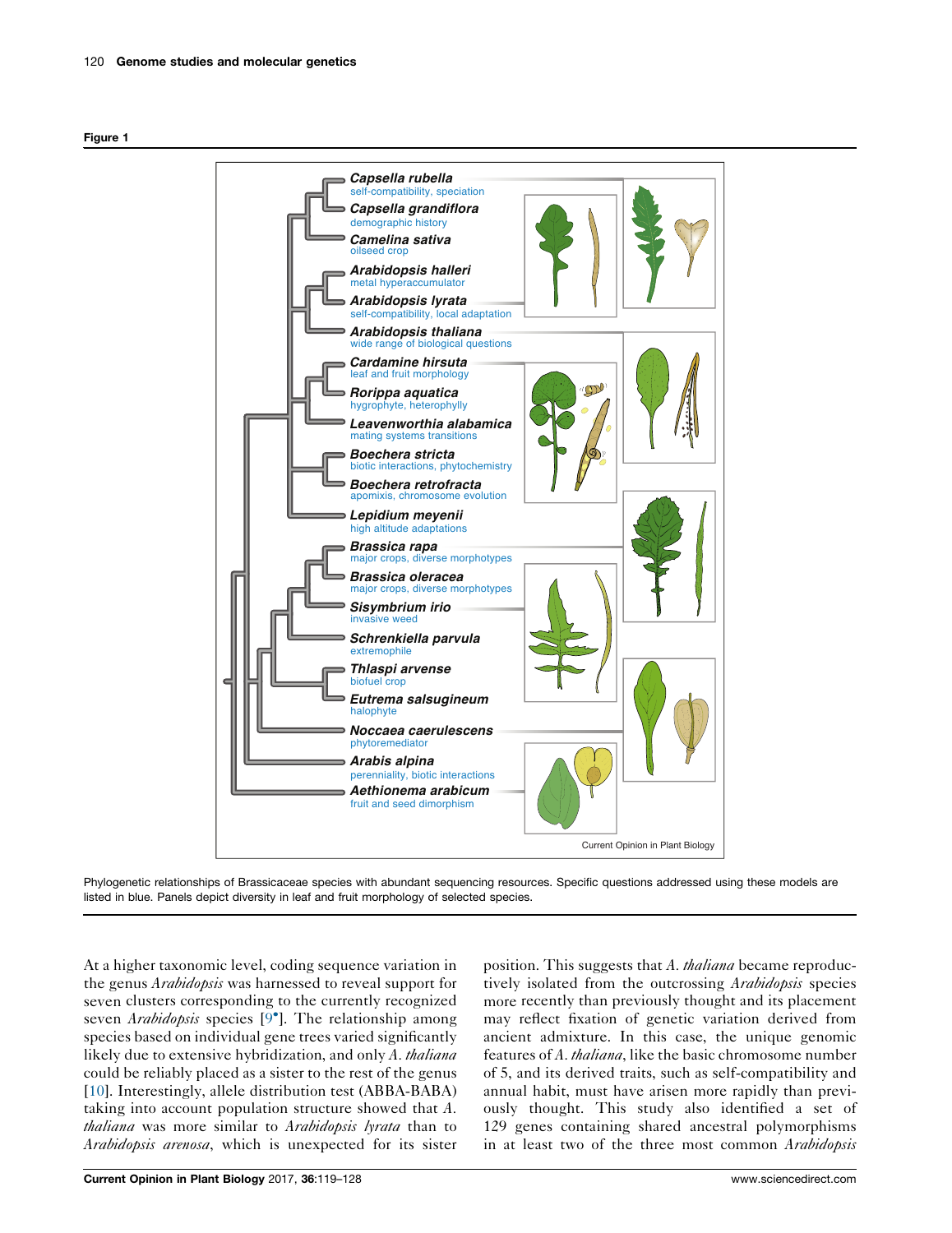species, which were enriched for viral-related functions and could indicate balancing selection.

#### Gene discovery by de novo assembly

Although single nucleotide polymorphism data provide a powerful window into the distribution of small-scale sequence variation, some genomic features, like collinear and rearranged variation, require high-quality genomes assembled without reference guidance. The genome of another commonly used ecotype of A. *thaliana*, Landsberg erecta, was assembled from short-reads and PacBio sequencing data using a genetic map scaffold [[11\]](#page-7-0). The complete assembly revealed large-scale rearrangements including 1.2-Mb inversion on chromosome 4 and several hundred unique genes, along with genes exhibiting accession-specific duplication or an asymmetric loss of a paralog. Such dynamic gene gain and loss processes have been documented broadly throughout Brassicaceae and underscore the importance of 'total evidence' in genomics: the pangenome as the sum of core genes shared by all accessions and accession-specific genes. In A. thaliana in particular, lineage-specific genes arose after duplication and subsequent divergence, retrotransposition, and unequal crossing over [[12\]](#page-7-0). More rarely, they resulted from overprinting (creating new genes by accumulation of mutations after frameshift in an existing parental gene) and transposon exaptation. The relative contribution of these processes in shaping the genomes of other mustards remains unexplored.

Despite some degree of lineage-specific genic composition, sequence conservation, broadly homologous gene complement, and large-scale collinearity extending to massive genomic blocks characterize all sequenced mustard genomes [\[13–16](#page-7-0)]. These features facilitate comparative studies that tease apart the functional role of specific genomic regions. Phylogenetic footprinting across the family demonstrated that a significant portion of the Brassicaceae genome is under selection [\[17](#page-7-0)]. Approximately one fourth of the signal could be localized to *ca*. 90 000 conserved noncoding sequences, which are implicated in the regulation of gene expression, and were present in some of the nine analyzed genomes. As more genomes become available, identifying clade-specific conserved noncoding sequences that account for shared phenotypic traits becomes feasible. Phylogenetic genome-wide association approach (PhyloGWAS) that correlates phenotypes or broad-scale environmental factors with standing genetic variation regardless of phylogenetic relatedness also holds promise at shallower phylogenetic scales [\[18](#page-7-0)].

Comparable catalogs of the gene complements of mustard species with distinct phenotypes can be used to correlate traits with gene family expansions and contractions. For example, the genome of *Cardamine hirsuta* [19<sup>°</sup>] [features](#page-7-0) an overrepresentation of transcription factors among its

expanded or unique gene families compared to seven other mustard species. Comparative leaf transcriptomes of A. thaliana and C. hirsuta revealed similar overrepresentation of transcription factors and tandemly duplicated genes among the differentially expressed genes between these two species  $[19^{\circ}]$ . A. [thaliana](#page-7-0) and C. hirsuta exhibit markedly different leaf shapes and such changes may have contributed to trait divergence between these two species. This comparative transcriptomic approach led to the discovery of novel leaf shape regulators, the stem cell fate transcription factors *PLETHORA5 (PLT5)* and *PLT7*, which have not been previously implicated in interspecific divergence. PLT5/7 were shown to be necessary (and PLT7—sufficient in A. *thaliana*) to increase leaf complexity in the complex leaved *C. hirsuta* [19<sup>°</sup>]. [Clade-specific](#page-7-0) expansions with potentially adaptive roles were detected in the metal hyperaccumulation pathways [\[20](#page-7-0)], stresstolerance genes [[21\]](#page-7-0), the photoperiod regulator CONSTANS [\[22](#page-7-0)], and some glucosinolate synthesis genes [[23](#page-7-0)]. In the heavy metal hyperaccumular Noccaea caerulescens, there is also evidence that structural rearrangements may have played a role to group together functionally similar genes to unify the regulation of gene expression [[24\]](#page-7-0).

## Genomic processes shaping Brassicaceae diversity

#### Series of genome duplications create nested diversity in the gene space

Brassicaceae is one of the largest families of angiosperms and it is relatively young [\[25](#page-7-0)]. There are some large genera (e.g., Draba, Erysimum, Lepidium, Cardamine, Alyssum), which collectively account for about one third of the species but the overall phylogenetic diversity in the family is high and this correlates with elevated morphological disparity. The family's diversification coincides with cooling during the Miocene (23–5.3 Mya), which may have created new open and drier habitats [\(Figure](#page-3-0) 2a)  $[26,27]$  $[26,27]$ . The intrinsic mechanisms that enabled this diversification are the focus of intensive investigation. One possible contributing factor is polyploidy [\(Figure](#page-3-0) 2a) [[28,](#page-7-0) but see [29](#page-8-0)]. In addition to the well-established paleopolyploidy events shared by all members of Brassicaceae: At- $\alpha$  (at the base of the Brassicaceae), At- $\beta$  (within Brassicales after the divergence of papaya), and  $At-\gamma$ (hexaploidy or two consecutive genome duplication events at the base of the core eudicots), there are numerous lineage-specific mesopolyploidy and neopolyploidy events. This pattern of 'nested duplications,' when a duplicated genome undergoes a subsequent round of duplication, creates a hierarchy of gene copies with different degree of relatedness. At least five independent whole-genome duplication events during the Cenozoic may have conferred higher resilience during climate change [\[30](#page-8-0)]. The karyologically diploid species in the tribe Brassiceae are derived from whole-genome triplication, likely in a two-step process, and subsequent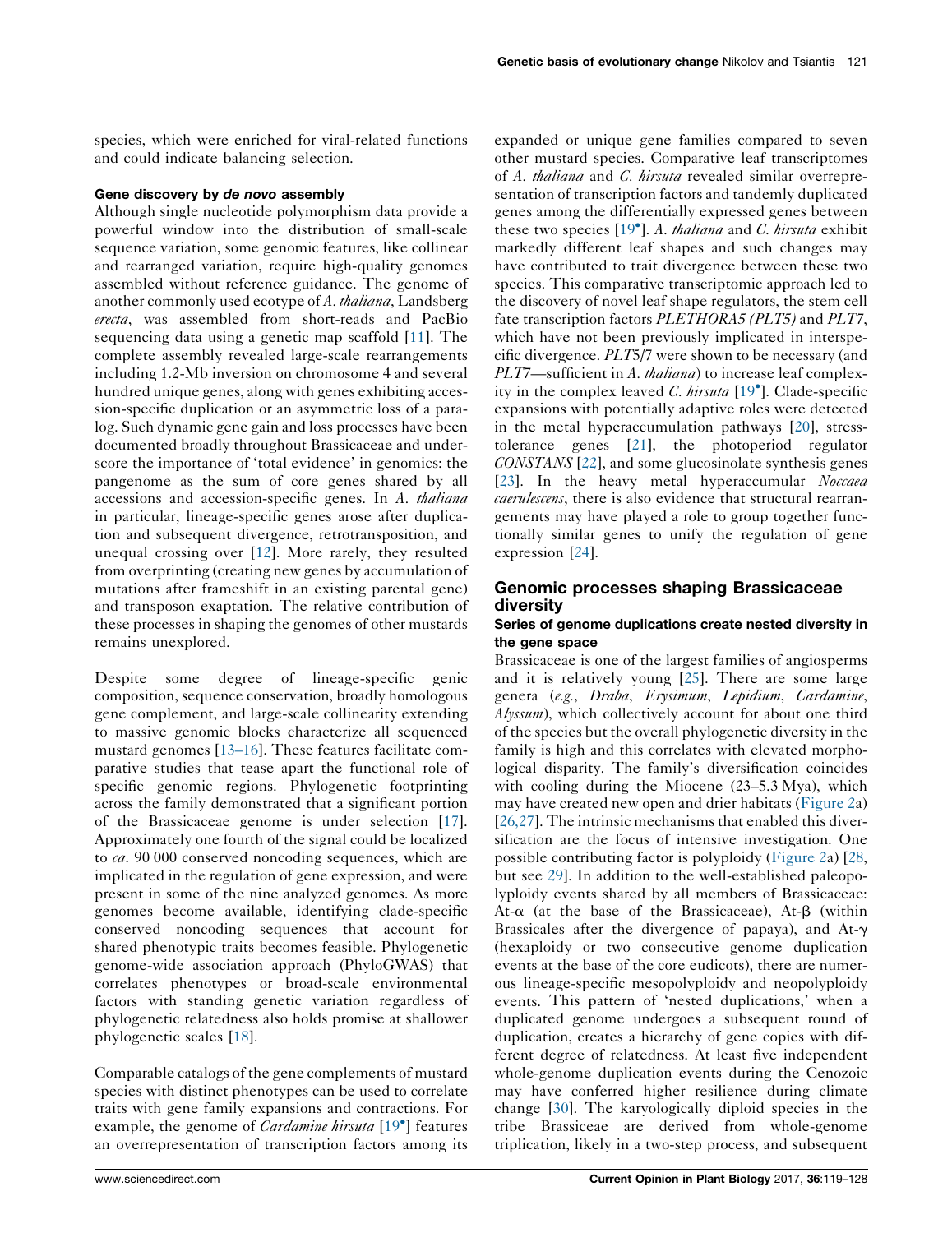<span id="page-3-0"></span>



The patterns and processes of polyploid evolution in Brassicaceae. (a) Polyploidization events mapped on the phylogeny of Brassicaceae (tree adapted from Ref. [[4](#page-7-0)]). Three whole-genome polyploidization events (At- $\alpha$ , At- $\beta$ , and At- $\gamma$ ) preceded the basal split in the family and are shared by all mustard species; Cs- $\alpha$  is an independent polyploidization in the sister family of Brassicaceae, Cleomaceae. Although almost all tribes include a significant number of more recent polyploids, the similarity in genome size and gene content among the sister lineage of the core mustards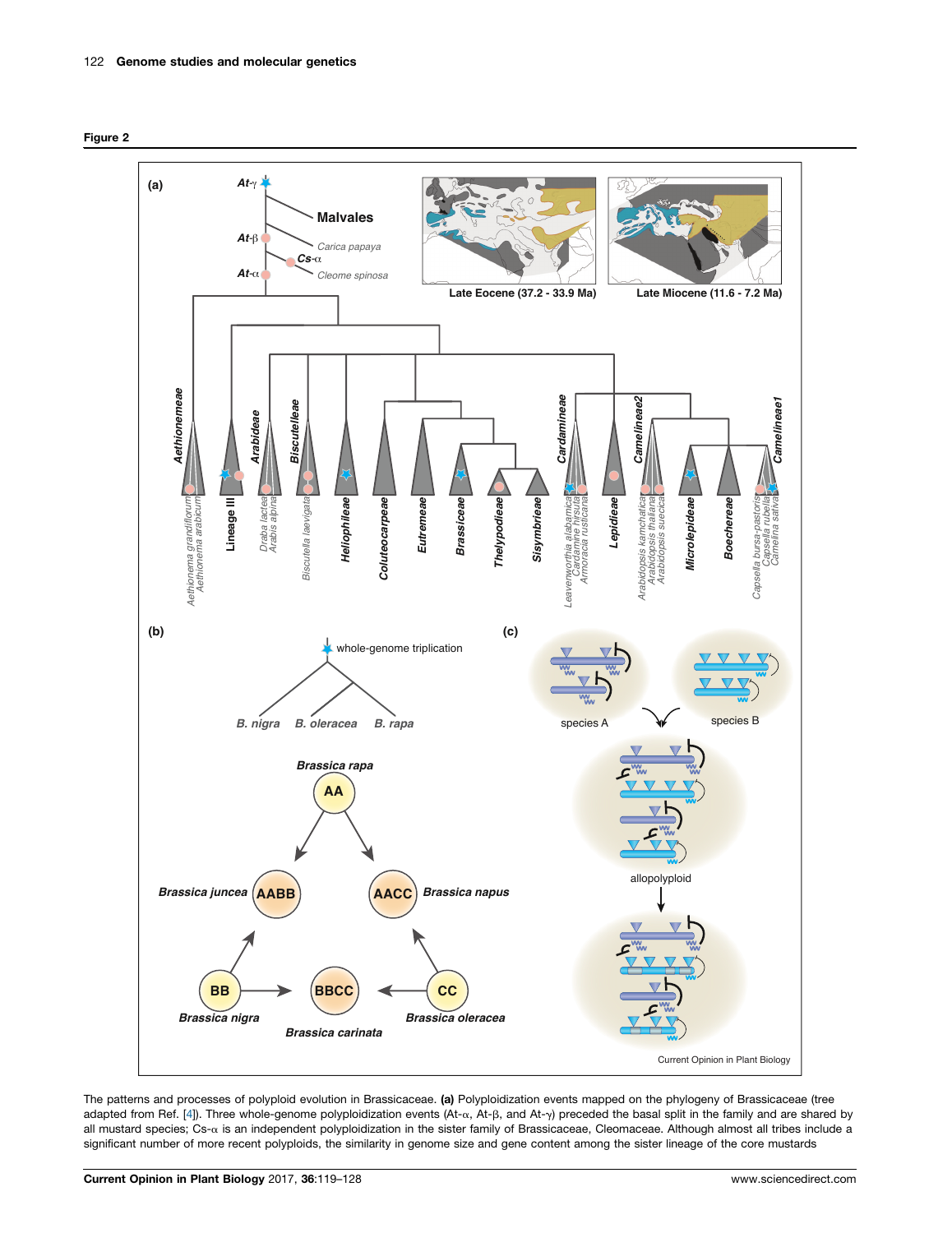fractionation to produce diploid karyotypes [\[31](#page-8-0)]. Similar results were obtained by chromosome painting for species in the South African tribe Heliophileae (mesopolyploid triplication) [[32\]](#page-8-0), and the Australasian Microlepideae (mesotetraploid event) [\[33](#page-8-0)] despite the low chromosome numbers  $(n = 4–6)$  observed in this group. *Biscutella lae*vigata has undergone mesopolyploidization and a more recent neopolyploidization event, from which it retains a number of stress-responsive genes that may have adaptive value [\[21](#page-7-0)]. Cycles of polyploidization were implicated in the escalating evolutionary arms race between mustards and herbivorous butterflies, an interaction with broad consequences on diversity in both groups, by increasing the number of glucosinolate synthesis genes and the complexity of the pathway [\[34](#page-8-0)].

#### Genome dominance results in biased homeolog retention

Some species, for example the recent hexaploid Camelina sativa, exhibit little bias in terms of gene retention and gene expression of paralogs [\[35](#page-8-0)]. Other, more ancient polyploids, like the *Brassica* crops, have biased homeolog retention and expression [[36\]](#page-8-0). *Brassica* crops include three diploid species (*Brassica rapa* [AA], *Brassica nigra* [BB], and Brassica oleracea [CC]), each a result of prior triplication, and their allopolyploid hybrids Brassica napus [AACC], *Brassica juncea* [AABB], and *Brassica carinata* [BBCC] [\(Figure](#page-3-0) 2b; Box 1). In B. rapa, the fractionation of each of the three ancestral subgenomes varied from 70% retained genes in the least fractionated subgenome to 36% and 46% retention in the other two subgenomes [\[37](#page-8-0)]. Similar asymmetric gene loss among the ancestral subgenomes was observed in B. *oleracea*. The least fractionated subgenome was dominant over the other two subgenomes. Among retained homeolog pairs, the genes from the dominant subgenome were more highly expressed than the homeologs from the more fractionated subgenomes and potentially experienced higher purifying selection. This phenomenon appeared heritable for millions of years [[38\]](#page-8-0). One tantalizing hypothesis suggested that it resulted from gene silencing after transposon-guided DNA methylation via 24-nt RNAs, which preferentially targeted regions in the recessive subgenomes [\(Figure](#page-3-0) 2c) [[38\]](#page-8-0). Because separate subgenomes

#### Box 1 Convergence in morphology after domestication.

Parallel leaf-heading and tuber-forming morphotypes in B. rapa and B. oleracea have been domesticated separately in different cultures and at different localities. Genome scans of heading and non-heading accessions in both species and the subgenomes of each species separately identified a number of shared genomic regions with reduced diversity as a possible sign of selection [\[68\]](#page-9-0). Some of these regions included putative regulators of adaxial-abaxial leaf polarity and leaf cell proliferation, which may have contributed to leaf curling in the heading phenotypes, cabbage and Chinese cabbage, and which were expressed at higher level compared to their paralogs within each genome. Evidence for convergence was also detected in genes associated with sugar metabolism and root development in the tuber-forming varieties. For example, members of the expansin gene family may have been selected separately in turnip (B. rapa) and kohlrabi (B. oleracea). These observations can be explored further by explicitly simulating the demographic history of Brassica crops to obtain a null model of the neutral processes shaping nucleotide variation patterns. Such models can be used to determine the probability of shared regions with reduced diversity arising under neutrality and under selection [\[69,70\]](#page-9-0).



harbor unique transposon populations and are adapted to maintain a tradeoff between their silencing and the silencing of nearby genes (positional effect) [\[39](#page-8-0)], combining two subgenomes into one polyploid genome led to preferential targeting of the subgenome with weaker antitransposon defense or more transposable elements. The genes in this subgenome were silenced preferentially, and subsequently deteriorated due to relaxed selection.

Epigenetic differences within and between species may play a role in other processes beyond genome dominance.

(Figure 2 Legend Continued) (Aethionema arabicum), A. thaliana (Lineage I), Sisymbrium irio (Lineage II), and Arabis alpina, which collectively span the phylogenetic breadth of the family suggests that (1) there have not been additional polyploidization events along the backbone of the phylogeny leading to these species, and (2) the additional polyploidization events likely occurred along more terminal branches (leading to tribes and possibly subtribal groupings). Broader sampling, especially in Lineage III, will reveal whether certain lineages share polyploidization events. Single polyploidization events are marked by a pink dot and polyploidization events of higher order, for example the core eudicot hexaploidization event At-<sub>y</sub>, are denoted with blue stars. Maps in the upper right corner show changes in the landmasses forming the Irano-Turanian (yellow) and Mediterranean (blue) floristic regions, both suspected cradles of mustard diversity, between the Late Eocene and the Late Miocene when many mustard species evolved and diversified (adapted from Ref. [\[71\]](#page-9-0) after Ref. [[72\]](#page-9-0)). (b) Phylogenetic relationships among the diploid Brassica crops, which nonetheless share an older genome triplication, and the Triangle of U depicting the ancestry of the three allopolyploid species. (c) Model explaining the origin of genome dominance. Hybridization/polyploidization combines two parental genomes (light and dark blue) adapted to different balance of transposon activity and silencing of neighboring regions driven by small RNAs (blocking arrows). Over time, a dominant subgenome (dark blue) emerges, which is more successful in preventing transposon population expansion and the subsequent spread of heterochromatin and gene silencing. The preferentially silenced genome deteriorates more rapidly due to relaxed selection (gray boxes). Triangles represent transposon insertions and wavy lines—small RNAs.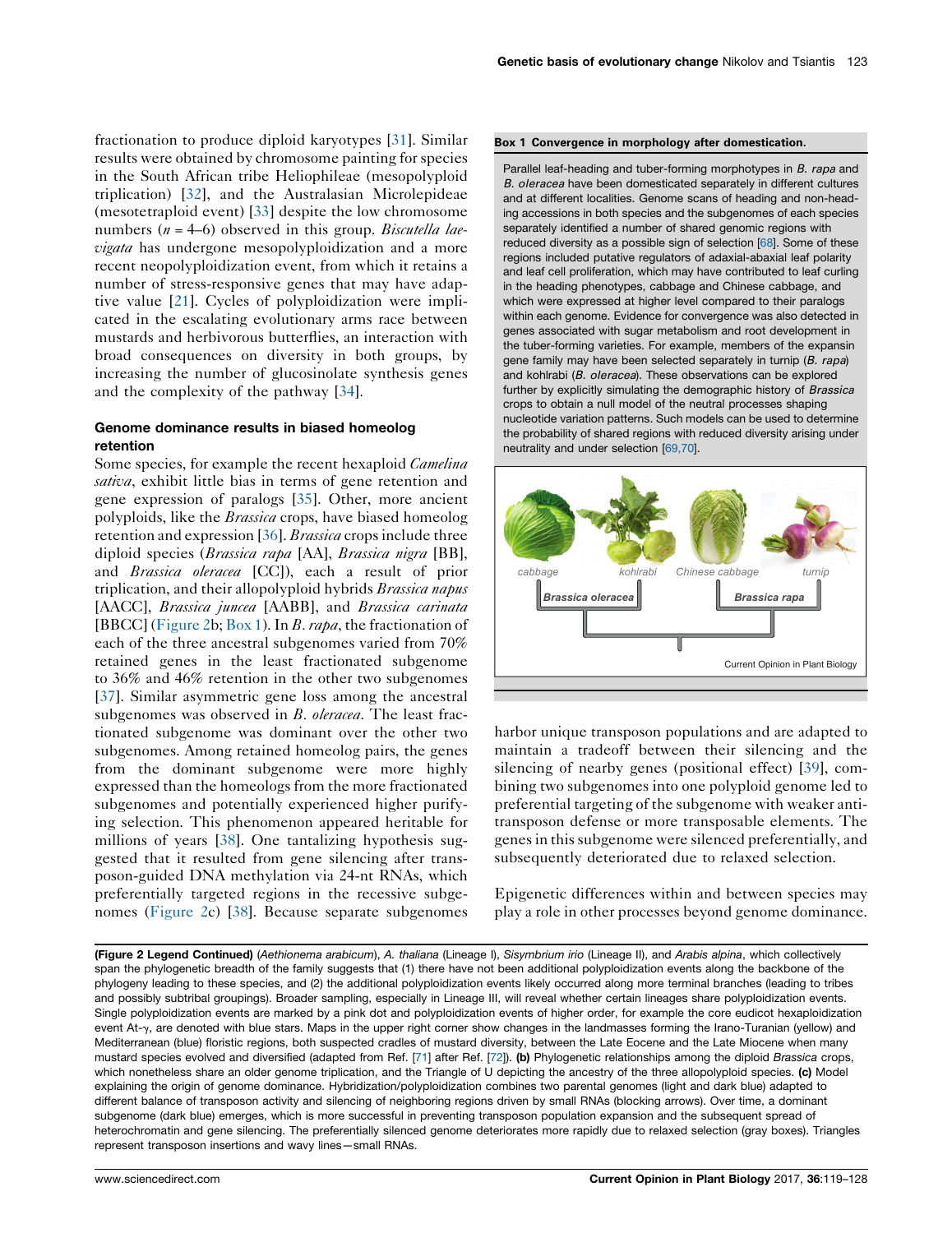Comparing the epigenomes of A. thaliana accessions throughout its geographic range revealed changes in methylation status of approximately one-fourth of the genes [40 ]. Some of the most [variable](#page-8-0) genes were immunity-related, with sequence variation, epigenetic status changes, and transposon insertions all contributing to their differential expression. Epigenetic differences are particularly pronounced between species. In A. thaliana and C. rubella, rapid evolution of epigenetic status was mirrored by high diversity and rapid divergence of miRNAs and miRNA targets, and DNA methylation, which was largely attributed to lineage-specific expansion and contraction of transposable elements [[41–43\]](#page-8-0). The significance of these findings for phenotypic diversity is still unclear because variation was confined to the hypervariable genomic regions and thus hardly accessible to natural selection. Evidence from Capsella grandiflora suggests that whether gene body methylation constrains *cis*regulatory variation, the proximity of transposable elements and tissue-specific expression increase the likelihood of allele-specific expression in natural populations of the species [[44\]](#page-8-0). The role of methylation in shaping the genome is profound. In Arabis alpina, reduced symmetric CG and CHG DNA methylation may have resulted in increased retrotransposition activity and the transformation of previously euchromatic regions into repeat-rich pericentromeric regions [45<sup>°</sup>]. ]. [DNA](#page-8-0) METHYLTRANSFERASE 1 and VARIANT IN METH-YLATION 1, two essential components of the CG methylation maintenance pathway in A. thaliana, lacked clear orthologs in A. *alpina* and this finding may explain the observed DNA methylation maintenance deficiency. Mobile shoot-derived small RNAs regulated the DNA methylation status of thousands of loci in the root of A. thaliana [[46\]](#page-8-0). Such shoot-derived RNA signals of one accession moved across a graft union and could target normally non-methylated sites in roots of different accession for DNA methylation, suggesting the coordination of methylation status in different plant organs [[46\]](#page-8-0).

## Phenotypic divergence at different evolutionary scales

In addition to providing a more comprehensive view of the phenotypic landscape, the comparative approach reconstructs how the landscape is explored to shed light on the repeatability of evolution. Empowered by more robust and more extensive phylogenetic estimates, character mapping showed that similar leaf and fruit morphologies have arisen independently in different lineages of Brassicaceae, highlighting the prevalence of homoplasy and suggesting similar solutions to common adaptive pressures in the family [[4\]](#page-7-0).

#### Leaf diversity

Leaf morphology is extensively studied in a comparative context because the trait is remarkably diverse, from simple leaves with nearly smooth margins, as in A. thaliana, to complex leaves with individual leaflets attached to a rachis by defined petiolules, as in C. hirsuta [\[47](#page-8-0)]. Growth at pre-patterned foci along the leaf margin combined with growth repression between the foci sculpts complex leaves [[48\]](#page-8-0). Growth at the margin requires local peaks of auxin activity that are organized by the KNOX genes SHOOT MERISTEMLESS (STM) and BREVIPEDICELLUS (BP), and CUP-SHAPED COT-YLEDON (CUC) genes [[48,49](#page-8-0)]. Separating these protrusions to form individual leaflets depends on additional growth repressors, such as REDUCED COMPLEXITY (RCO) [[50\]](#page-8-0).

 $Cis$ -regulatory divergence of  $STM$  and  $BP$  in A. thaliana eliminated their expression in simple leaves but when reintroduced into leaves, both STM and BP proteins modify the leaf shape of A. thaliana, albeit to a different extent [[51\]](#page-8-0). The STM protein changes leaf shape more strongly than the BP protein, and at the same time, stm mutants are more pleiotropic than  $bp$  mutants. However, the entire genomic  $BP$  locus of  $C$ . hirsuta, which includes the coding sequence under the expression of endogenous regulatory sequences, elicits a more profound morphological change when moved by transformation into A. *thaliana* than the *STM* locus of *C. hirsuta*. Taken together, these findings suggested an inverse relationship between gene's pleiotropy and its potential to change leaf shape. Moreover, C. hirsuta BP provided a functional link between two largely isolated regulatory modules in A. *thaliana*, that of ASYMMETRIC LEAVES1 and of CUC2/MIR164A, which diversified genetic interactions and opened new functional space for exploration during morphological evolution [\[51](#page-8-0)]. KNOX genes were used repeatedly to modify leaf shape in other lineages besides the mustards, including tomatoes [\[52](#page-8-0)] and tropical lianas in the family Bignoniaceae [\[53](#page-8-0)].

KNOX gene expression is not confined to leaves and imposes a pleiotropic burden on plant development, which may restrict their ability to affect morphology [[51](#page-8-0)]. Therefore, the discovery of RCO, a HD-ZIP transcription factor specifically expressed in developing leaves of C. hirsuta, provided a prominent example for a major effect molecular player driving the morphological divergence between species [\[50](#page-8-0)]. RCO arose after tandem duplication following the earliest split in Brassicaceae, which gave rise to a cluster of two to three genes in different mustard species, including RCO's paralogs LATE MERISTEM IDENTITY1 (LMI1) and LMI1-like in C. hirsuta. After species-specific deletion, A. *thaliana* retained only *LM11*, which may have contributed to its simple leaf shape. LMI1 genes are expressed more distally in the leaf, similarly to the pre-duplication gene in the sister lineage of core Brassicaceae, strongly suggesting functional conservation. In contrast, RCO acquired a novel expression domain at the base of the leaf, via the evolution of a novel enhancer element in its  $\vec{cis}$ -regulatory region [[54](#page-8-0)°].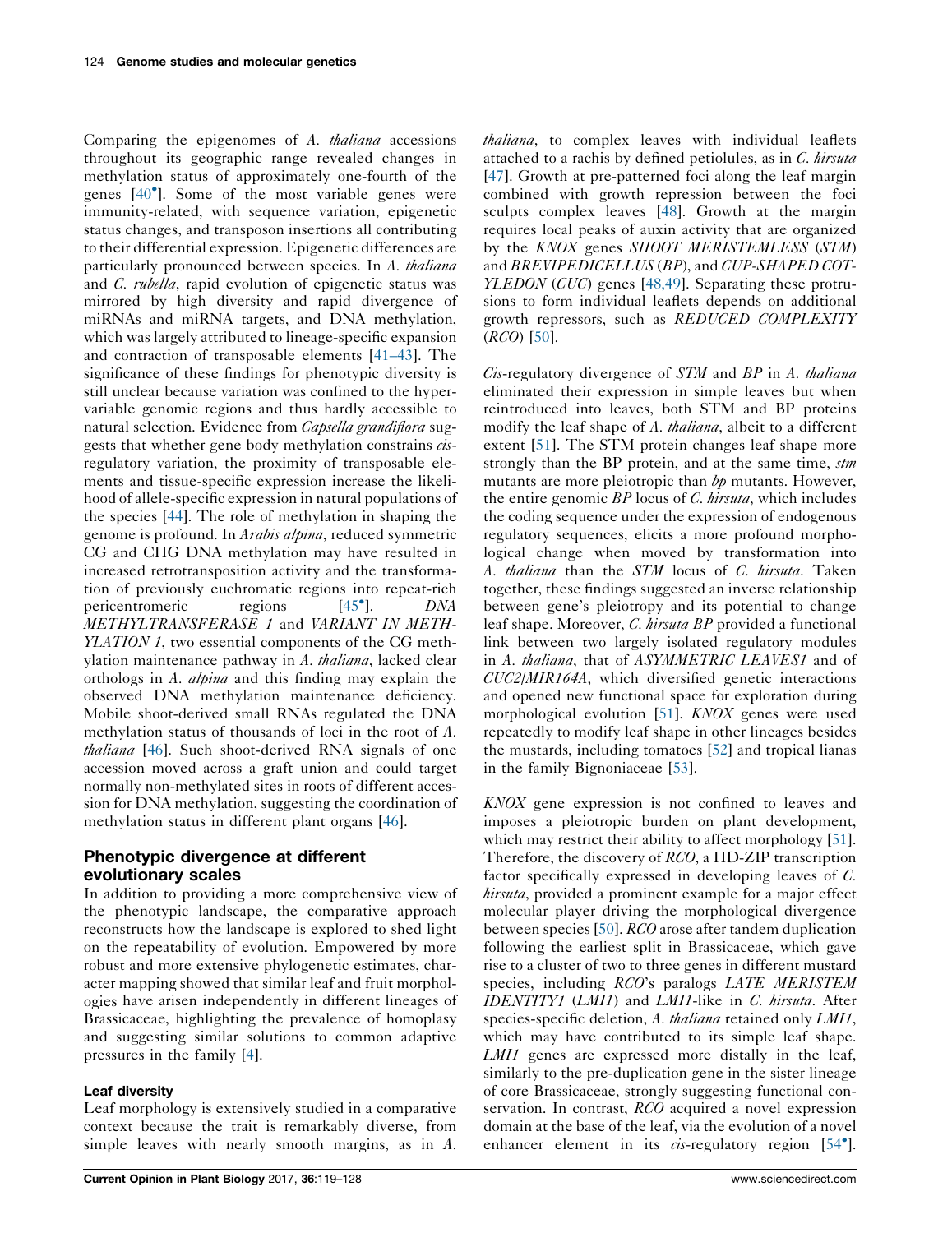Although both RCO and LMI1 proteins are potent growth repressors, RCO has been modified during evolution to be less stable and thus biochemically attenuated [50,54 ]. Such dual changes in both [expression](#page-8-0) and protein properties may reflect functional tradeoff between the specificity of gene activation and the level of transcriptional activity [\[55](#page-8-0)]. In addition to sculpting the compound leaves of C. hirsuta, RCO contributes to the complex leaf shape of *C. rubella* [\[56](#page-8-0)], highlighting the potential of homologous genetic modules to contribute to the repeatability of morphological evolution. The wealth of genetic and genomic resources available in the crucifers can also help understand whether equivalent genetic processes underlie trait variation at different evolutionary scales, for example within and between species. Interestingly, interspecific variation in C. hirsuta leaf shapes appears to be caused by variation of the agedependent progression of leaf form as opposed to variation in growth and patterning which underlies differences between A. *thaliana* and C. *hirsuta* leaf form [[48,50,57](#page-8-0)<sup>°</sup>]. This difference may reflect tinkering with pleiotropic links between leaf and flowering time pathways to support optimal leaf physiology and adaptive variation in flowering time, which is likely to be prevalent in winter annuals like C. hirsuta.

#### Fruit diversity

Another trait that varies significantly in Brassicaceae is fruit morphology. The genetic tractability of mustard species with divergent fruit morphologies has permitted the development and explicit testing of computational models, which have provided a framework to describe fruit development and diversity. Three phases in regional anisotropic growth generated the two broad fruit categories in the family: an elongated silique, as in A. *thaliana*, and a shorter silicle, as in *Capsella* and *Lepidium* species [58<sup>\*</sup>]. Clonal and [morphological](#page-8-0) analyses in *Capsella* and Arabidopsis were employed to build a tissue-level model with variable growth rates in space and time [58 ]. [The](#page-8-0) model identified tissue-specific and temporally specific parameters, which when varied could explain much of the fruit shape diversity in Brassicaceae. The valve identity gene FRUITFULL was implicated in one such activity along a distal direction of a linear gradient in late phase fruits [[58](#page-8-0)<sup>°</sup>].

Fruits exhibit different seed dispersal strategies depending on changes in the dehiscence zone at the valve margin, giving rise to dehiscent and indehiscent fruits [\[59](#page-8-0)]. A particularly striking dispersal strategy evolved uniquely in the genus *Cardamine*. Many *Cardamine* species are widespread pioneer species that use explosive pod shatter, where seeds are ballistically shot away from the fruit at a distance of up to two meters, to successfully colonize ruderal and disturbed habitats [60 ]. A [combina](#page-8-0)tion of genetics and computational modeling revealed that a slow build-up of tension in the fruit depends on

turgor pressure, cellular geometry and anisotropy, while the rapid release of this tension depends on unique, asymmetric cell wall thickenings [60 ]. The [evolutionary](#page-8-0) novelty of asymmetric lignin deposition in *Cardamine* fruits profoundly altered their mechanical properties and dispersal strategy. Interestingly, the cell walls of a seed coat layer in C. hirsuta are also asymmetrically thickened when compared to the seed coat of A. *thaliana* [19 ]. The [difference](#page-7-0) in cell wall properties was attributed to a higher degree of pectin methyl-esterification in C. hirsuta compared to A. *thaliana* seeds, which correlated with expansion and differential expression of several pectin methylesterase genes and pectin methylesterase inhibitor genes. This may reflect a functional link between explosive fruit shattering for distant propagule dispersal and aerodynamic seed morphology adapted to reduce drag.

## Concluding remarks

Although much of the morphological variation in Brassicaceae remains underappreciated, the diversity in the family is a fertile ground to study the genetic basis of phenotypic change, especially featuring speciesthat manifest truly novel biology compared to A. *thaliana*. There are numerous examples in addition to the discussed explosive pod shatter in Cardamine. Chamira circaeoides has persistent cotyledons that function as the main photosynthetic organs. Climbing habit with its adaptations evolved in the genera Lepidium, Heliophila, and Cremolobus. The branches are modified into thorns in some dry-adapted species (Vella spp., Zilla spp., Hormatophylla spinosa). Trichome morphology, inflorescence shape, and nectary arrangement are very diverse in Brassicaceae [\[2,61\]](#page-7-0). Glandular multicellular trichomes evolved in the divergent Lineage III (e.g., Anchonium, Bunias, *Chorispora*, *Hesperis*). There are exceptions to the largely stereotypical floral bauplan in the family (e. g., sepal fusion in Sisymbrium, petal reduction in Lepidium and Subularia, stamen reduction in Lepidium, and stamen multiplication in *Megacarpaea*) [\[62](#page-9-0)]. Floral monosymmetry with two petals of unequal size evolved several times independently in the Brassicaceae [[63\]](#page-9-0). There is also a hidden floral diversity in the family because several distinct pollinator guilds could be identified as faithful visitors of different Brassicaceae species [\[64](#page-9-0)]. At least part of this hidden diversity may be attributed to differences in the floral volatile profiles among species, an area of research that receives increasing attention [\[65,66\]](#page-9-0). Geocarpy, where fruits bury into the soil after fertilization, evolved several times independently in the family (e.g., Cardamine chenopodiifolia, Geococcus pusillus, Lignarella spp.). Some Aethionema species exhibit phenotypic plasticity under different environmental conditions by producing two distinct fruit and seed morphs [[67](#page-9-0)]. Genomic information throughout the family, combined with functional studies and field experiments to explore trait significance and species interactions in the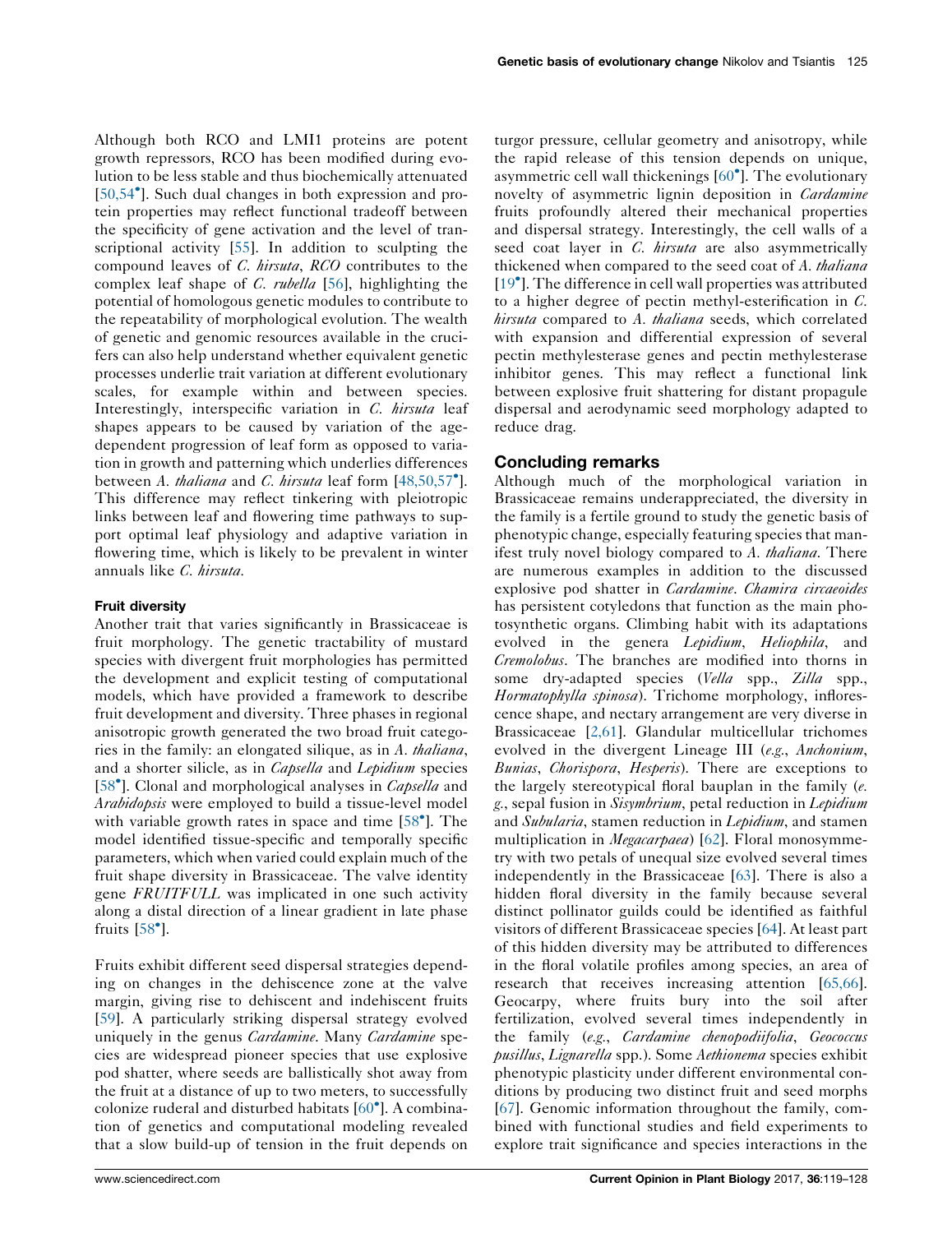<span id="page-7-0"></span>wild is a promising way forward to understand how such traits evolve and diversify.

# Acknowledgements

We are grateful to Angela Hay for critically reading the manuscript. We thank Sara Manafzadeh and Elena Conti for sharing geological maps, and Adam Runions for comments of the figures. Work on crucifer development and diversity in the Tsiantis Laboratory is supported by Deutsche Forschungsgemeinschaft "Adaptomics" grants TS 229/1-1 and SFB (Sonderforschungbereit) 680, and core grant by the Max Planck Society. LN is supported by a Humboldt-Bayer Research Fellowship.

#### References and recommended reading

Papers of particular interest, published within the period of review, have been highlighted as:

- of special interest
- 1. Provart NJ, Alonso J, Assmann SM, [Bergmann](http://refhub.elsevier.com/S1369-5266(17)30001-8/sbref0005) D, Brady SM,<br>[Brkljacic](http://refhub.elsevier.com/S1369-5266(17)30001-8/sbref0005) J, Browse J, Chapple C, Colot V, Cutler S et al.: 50 years of [Arabidopsis](http://refhub.elsevier.com/S1369-5266(17)30001-8/sbref0005) research: highlights and future directions. New Phytol 2016, 209[:921-944.](http://refhub.elsevier.com/S1369-5266(17)30001-8/sbref0005)
- 2. Appel O, [Al-Shehbaz](http://refhub.elsevier.com/S1369-5266(17)30001-8/sbref0010) IA: Cruciferae. In Families and Genera of Flowering Plants V. Edited by Kubitzki K. Springer; [2003:75-174.](http://refhub.elsevier.com/S1369-5266(17)30001-8/sbref0010)
- 3. [Al-Shehbaz](http://refhub.elsevier.com/S1369-5266(17)30001-8/sbref0015) IA: A generic and tribal synopsis of the [Brassicaceae](http://refhub.elsevier.com/S1369-5266(17)30001-8/sbref0015) (Cruciferae). Taxon 2012, 61:931-954.
- 4. [Huang](http://refhub.elsevier.com/S1369-5266(17)30001-8/sbref0020) CH, Sun R, Hu Y, Zeng L, Zhang N, Cai L, Zhang Q,<br>Koch MA, [Al-Shehbaz](http://refhub.elsevier.com/S1369-5266(17)30001-8/sbref0020) I, Edger PP *et al.*: **Resolution of** [Brassicaceae](http://refhub.elsevier.com/S1369-5266(17)30001-8/sbref0020) phylogeny using nuclear genes uncovers nested radiations and supports convergent [morphological](http://refhub.elsevier.com/S1369-5266(17)30001-8/sbref0020) [evolution](http://refhub.elsevier.com/S1369-5266(17)30001-8/sbref0020). Mol Biol Evol 2016, 33:394-412.
- 5. The [Arabidopsis](http://refhub.elsevier.com/S1369-5266(17)30001-8/sbref0025) Genome Initiative: Analysis of the genome sequence of the flowering plant [Arabidopsis](http://refhub.elsevier.com/S1369-5266(17)30001-8/sbref0025) thaliana. Nature 2000, 408[:796-815.](http://refhub.elsevier.com/S1369-5266(17)30001-8/sbref0025)
- 6.  $\bullet$ The 1001 Genomes [Consortium:](http://refhub.elsevier.com/S1369-5266(17)30001-8/sbref0030) 1135 genomes reveal the global pattern of [polymorphism](http://refhub.elsevier.com/S1369-5266(17)30001-8/sbref0030) in Arabidopsis thaliana. Cell 2016,

166[:1-11.](http://refhub.elsevier.com/S1369-5266(17)30001-8/sbref0030) The latest report on global genomic variation in A. thaliana throughout its geographic range.

- 7. Chae E, Bomblies K, Kim S-T, Karelina D, Zaidem M, [Ossowski](http://refhub.elsevier.com/S1369-5266(17)30001-8/sbref0035) S, [Martin-Pizarro](http://refhub.elsevier.com/S1369-5266(17)30001-8/sbref0035) C, Laitinen RAE, Rowan BA, Tenenboim H et al.: Species-wide genetic [incompatibility](http://refhub.elsevier.com/S1369-5266(17)30001-8/sbref0035) analysis identifies immune genes as hot spots of [deleterious](http://refhub.elsevier.com/S1369-5266(17)30001-8/sbref0035) epistasis. Cell 2014, 159[:1341-1351.](http://refhub.elsevier.com/S1369-5266(17)30001-8/sbref0035)
- 8. Sicard A, Kappel C, [Josephs](http://refhub.elsevier.com/S1369-5266(17)30001-8/sbref0040) EB, Lee YA, Marona C,
- $\bullet$ [Stinchcombe](http://refhub.elsevier.com/S1369-5266(17)30001-8/sbref0040) JR, Wright SI, Lenhard M: Divergent sorting of a balanced ancestral [polymorphism](http://refhub.elsevier.com/S1369-5266(17)30001-8/sbref0040) underlies the [establishment](http://refhub.elsevier.com/S1369-5266(17)30001-8/sbref0040) of gene-flow barriers in Capsella. Nat Commun 2015, 6[:7960.](http://refhub.elsevier.com/S1369-5266(17)30001-8/sbref0040)

This study identifies two loci that engage in epistatic interactions resulting in gene-flow barriers in three shepherd's-purse species, and their differential lineage sorting.

- 9. Novikova PY, Hohmann N, Nizhynska V, [Tsuchimatsu](http://refhub.elsevier.com/S1369-5266(17)30001-8/sbref0045) T, Ali J,
- $\bullet$ Muir G, [Guggisberg](http://refhub.elsevier.com/S1369-5266(17)30001-8/sbref0045) A, Pappe T, Schmid K, Fedorenko OM et al.: Sequencing the genus [Arabidopsis](http://refhub.elsevier.com/S1369-5266(17)30001-8/sbref0045) identified a complex history of [nonbifurcating](http://refhub.elsevier.com/S1369-5266(17)30001-8/sbref0045) speciation and abundant trans-specific [polymorphism](http://refhub.elsevier.com/S1369-5266(17)30001-8/sbref0045). Nat Genet 2016, 48:1077-1082.

Exhaustive study of the distribution of coding sequence variation in all currently recognized taxa in the genus Arabidopsis, which revealed extensive gene flow and reticulate evolution.

- 10. Bomblies K, Madlung A: Polyploidy in the [Arabidopsis](http://refhub.elsevier.com/S1369-5266(17)30001-8/sbref0050) genus. [Chromosom](http://refhub.elsevier.com/S1369-5266(17)30001-8/sbref0050) Res 2014, 22:117-134.
- 11. Zapata L, Ding J, Willing E-M, [Hartwig](http://refhub.elsevier.com/S1369-5266(17)30001-8/sbref0055) B, Bezdan D, Jiao W-B, Patel V, James GV, [Koornneef](http://refhub.elsevier.com/S1369-5266(17)30001-8/sbref0055) M, Ossowski S et al.: [Chromosome-level](http://refhub.elsevier.com/S1369-5266(17)30001-8/sbref0055) assembly of Arabidopsis thaliana Ler reveals the extent of [translocation](http://refhub.elsevier.com/S1369-5266(17)30001-8/sbref0055) and inversion [polymorphism](http://refhub.elsevier.com/S1369-5266(17)30001-8/sbref0055). Proc Natl Acad Sci U S A 2016, 113[:E4052-E4060.](http://refhub.elsevier.com/S1369-5266(17)30001-8/sbref0055)
- 12. Donoghue MTA, Keshavaiah C, [Swamidatta](http://refhub.elsevier.com/S1369-5266(17)30001-8/sbref0060) SH, Spillane C: Evolutionary origins of [Brassicaceae](http://refhub.elsevier.com/S1369-5266(17)30001-8/sbref0060) specific genes in [Arabidopsis](http://refhub.elsevier.com/S1369-5266(17)30001-8/sbref0060) thaliana. BMC Evol Biol 2011, 11:47.
- 13. Lysak MA, Mandáková T, Schranz ME: [Comparative](http://refhub.elsevier.com/S1369-5266(17)30001-8/sbref0065) [paleogenomics](http://refhub.elsevier.com/S1369-5266(17)30001-8/sbref0065) of crucifers: ancestral genomic blocks revisited. Curr Opin Plant Biol 2016, 30[:108-115.](http://refhub.elsevier.com/S1369-5266(17)30001-8/sbref0065)
- 14. Slotte T, [Hazzouri](http://refhub.elsevier.com/S1369-5266(17)30001-8/sbref0070) KM, Ågren JA, Koenig D, Maumus F, Guo YL, Steige K, Platts AE, Escobar JS, Newman LK et al.: The [Capsella](http://refhub.elsevier.com/S1369-5266(17)30001-8/sbref0070) rubella genome and the genomic [consequences](http://refhub.elsevier.com/S1369-5266(17)30001-8/sbref0070) of rapid<br>mating system [evolution](http://refhub.elsevier.com/S1369-5266(17)30001-8/sbref0070). Nat Genet 2013, 45:831-835.
- 15. [Dassanayake](http://refhub.elsevier.com/S1369-5266(17)30001-8/sbref0075) M, Oh D-H, Hass JS, Hernandez A, Hong H, Ali S, Yun D-J, Bressan RA, Zhu J-K, Bohnert HJ et al.: **The [genome](http://refhub.elsevier.com/S1369-5266(17)30001-8/sbref0075) of** the [extremophile](http://refhub.elsevier.com/S1369-5266(17)30001-8/sbref0075) crucifer Thellungiella parvula. Nat Genet 2011, 43[:913-918.](http://refhub.elsevier.com/S1369-5266(17)30001-8/sbref0075)
- 16. Wu HJ, Zhang Z, Wang JY, Oh DH, [Dassanayake](http://refhub.elsevier.com/S1369-5266(17)30001-8/sbref0080) M, Liu B, Huang Q, Sun HX, Xia R, Wu Y et al.: Insights into salt [tolerance](http://refhub.elsevier.com/S1369-5266(17)30001-8/sbref0080) from the genome of [Thellungiella](http://refhub.elsevier.com/S1369-5266(17)30001-8/sbref0080) salsuginea. Proc Natl Acad Sci U S A 2012, **109**[:12219-12224.](http://refhub.elsevier.com/S1369-5266(17)30001-8/sbref0080)
- 17. Haudry A, Platts AE, Vello E, Hoen DR, Leclercq M, [Williamson](http://refhub.elsevier.com/S1369-5266(17)30001-8/sbref0085) RJ, Forczek E, [Joly-Lopez](http://refhub.elsevier.com/S1369-5266(17)30001-8/sbref0085) Z, Steffen JG, Hazzouri KM et al.: An atlas of over 90,000 conserved noncoding [sequences](http://refhub.elsevier.com/S1369-5266(17)30001-8/sbref0085) provides insight into crucifer [regulatory](http://refhub.elsevier.com/S1369-5266(17)30001-8/sbref0085) regions. Nat Genet 2013, 45[:891-898.](http://refhub.elsevier.com/S1369-5266(17)30001-8/sbref0085)
- 18. Pease JB, Haak DC, Hahn MW, Moyle LC: [Phylogenomics](http://refhub.elsevier.com/S1369-5266(17)30001-8/sbref0090) reveals three sources of adaptive [variation](http://refhub.elsevier.com/S1369-5266(17)30001-8/sbref0090) during a rapid radiation. PLoS Biol 2016, 14[:e1002379.](http://refhub.elsevier.com/S1369-5266(17)30001-8/sbref0090)
- 19. Gan X, Hay A, [Kwantes](http://refhub.elsevier.com/S1369-5266(17)30001-8/sbref0095) M, Haberer G, Hallab A, Dello Ioio R,  $\cdot$ Hofhuis H, Pieper B, [Cartolano](http://refhub.elsevier.com/S1369-5266(17)30001-8/sbref0095) M, Neumann U et al.: The [Cardamine](http://refhub.elsevier.com/S1369-5266(17)30001-8/sbref0095) hirsuta genome highlights the pervasive role of [transcription](http://refhub.elsevier.com/S1369-5266(17)30001-8/sbref0095) factors and tandem gene duplications in generating [morphological](http://refhub.elsevier.com/S1369-5266(17)30001-8/sbref0095) diversity. Nat Plants 2016, 2:16167.

The study reports the genome assembly and annotation of the hairy bittercress, a model species employed extensively to study the genetic basis of morphological change, including leaf shape diversity and explosive pod shatter.

- 20. Hanikenne M, Kroymann J, [Trampczynska](http://refhub.elsevier.com/S1369-5266(17)30001-8/sbref0100) A, Bernal M, Motte P, Clemens S, Krämer U: Hard [selective](http://refhub.elsevier.com/S1369-5266(17)30001-8/sbref0100) sweep and ectopic gene conversion in a gene cluster affording [environmental](http://refhub.elsevier.com/S1369-5266(17)30001-8/sbref0100) [adaptation](http://refhub.elsevier.com/S1369-5266(17)30001-8/sbref0100). PLoS Genet 2013, 9:e1003707.
- 21. Geiser C, Mandáková T, Arrigo N, Lysak MA, Parisod C: [Repeated](http://refhub.elsevier.com/S1369-5266(17)30001-8/sbref0105) [whole-genome](http://refhub.elsevier.com/S1369-5266(17)30001-8/sbref0105) duplication, karyotype reshuffling and biased retention of [stress-responding](http://refhub.elsevier.com/S1369-5266(17)30001-8/sbref0105) genes in Buckler Mustard. Plant Cell 2016, 28[:17-27.](http://refhub.elsevier.com/S1369-5266(17)30001-8/sbref0105)
- 22. Simon S, Rühl M, de Montaigu A, Wötzel S, Coupland G: [Evolution](http://refhub.elsevier.com/S1369-5266(17)30001-8/sbref0110) of [CONSTANS](http://refhub.elsevier.com/S1369-5266(17)30001-8/sbref0110) regulation and function after gene duplication produced a [photoperiodic](http://refhub.elsevier.com/S1369-5266(17)30001-8/sbref0110) flowering switch in the **[Brassicaceae](http://refhub.elsevier.com/S1369-5266(17)30001-8/sbref0110).** Mol Biol Evol 2015, 32:2284-2301.
- 23. [Hofberger](http://refhub.elsevier.com/S1369-5266(17)30001-8/sbref0115) J, Lyons E, Edger PP, Pires JC, Schranz ME: Whole genome and tandem duplicate retention [facilitated](http://refhub.elsevier.com/S1369-5266(17)30001-8/sbref0115) glucosinolate pathway [diversification](http://refhub.elsevier.com/S1369-5266(17)30001-8/sbref0115) in the mustard family. Genome Biol Evol 2013, 5[:2155-2173.](http://refhub.elsevier.com/S1369-5266(17)30001-8/sbref0115)
- 24. Mandáková T, Singh V, Krämer U, Lysak MA: Genome [structure](http://refhub.elsevier.com/S1369-5266(17)30001-8/sbref0120)<br>of the heavy metal [hyperaccumulator](http://refhub.elsevier.com/S1369-5266(17)30001-8/sbref0120) Noccaea caerulescens and its stability on metalliferous and [nonmetalliferous](http://refhub.elsevier.com/S1369-5266(17)30001-8/sbref0120) soils. Plant Physiol 2015, 169[:674-689.](http://refhub.elsevier.com/S1369-5266(17)30001-8/sbref0120)
- 25. Franzke A, Koch MA, [Mummenhoff](http://refhub.elsevier.com/S1369-5266(17)30001-8/sbref0125) K: Turnip time travels: age estimates in [Brassicaceae](http://refhub.elsevier.com/S1369-5266(17)30001-8/sbref0125). Trends Plant Sci 2016, 21:554-561.
- 26. Franzke A, Lysak MA, Al-Shehbaz IA, Koch MA, [Mummenhoff](http://refhub.elsevier.com/S1369-5266(17)30001-8/sbref0130) K: Cabbage family affairs: the [evolutionary](http://refhub.elsevier.com/S1369-5266(17)30001-8/sbref0130) history of [Brassicaceae](http://refhub.elsevier.com/S1369-5266(17)30001-8/sbref0130). Trends Plant Sci 2011, 16:108-116
- 27. Hohmann N, Wolf EM, Lysak MA, Koch MA: A [time-calibrated](http://refhub.elsevier.com/S1369-5266(17)30001-8/sbref0135) road map of [Brassicaceae](http://refhub.elsevier.com/S1369-5266(17)30001-8/sbref0135) species radiation and evolutionary history. Plant Cell 2015, 27[:2770-2784.](http://refhub.elsevier.com/S1369-5266(17)30001-8/sbref0135)
- 28. Tank DC, [Eastman](http://refhub.elsevier.com/S1369-5266(17)30001-8/sbref0140) JM, Pennell MW, Soltis PS, Soltis DE, Hinchliff CE, Brown JW, Sessa EB, Harmon LJ: Nested [radiations](http://refhub.elsevier.com/S1369-5266(17)30001-8/sbref0140) and the pulse of angiosperm [diversification:](http://refhub.elsevier.com/S1369-5266(17)30001-8/sbref0140) increased [diversification](http://refhub.elsevier.com/S1369-5266(17)30001-8/sbref0140) rates often follow whole genome duplications. New Phytol 2015, 207[:454-467.](http://refhub.elsevier.com/S1369-5266(17)30001-8/sbref0140)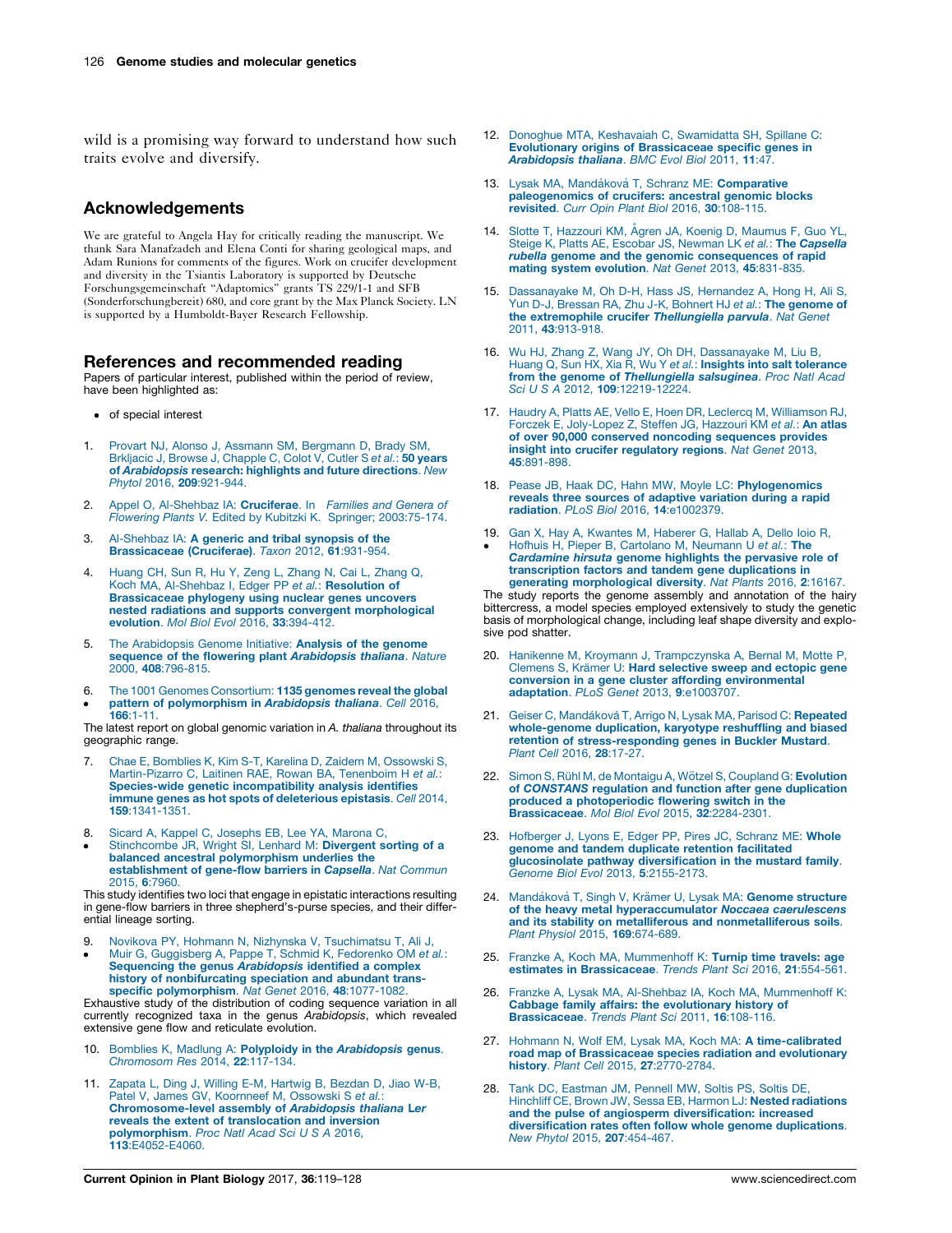- <span id="page-8-0"></span>29. Kellogg EA: Has the [connection](http://refhub.elsevier.com/S1369-5266(17)30001-8/sbref0145) between polyploidy and [diversification](http://refhub.elsevier.com/S1369-5266(17)30001-8/sbref0145) actually been tested? Curr Opin Plant Biol 2016, 30[:25-32.](http://refhub.elsevier.com/S1369-5266(17)30001-8/sbref0145)
- 30. Kagale S, [Robinson](http://refhub.elsevier.com/S1369-5266(17)30001-8/sbref0150) SJ, Nixon J, Xiao R, Huebert T, Condie J, Kessler D, Clarke WE, Edger PP, Links MG et al.: **[Polyploid](http://refhub.elsevier.com/S1369-5266(17)30001-8/sbref0150)** evolution of the [Brassicaceae](http://refhub.elsevier.com/S1369-5266(17)30001-8/sbref0150) during the Cenozoic era. Plant Cell 2014, 26[:2777-2791.](http://refhub.elsevier.com/S1369-5266(17)30001-8/sbref0150)
- 31. Cheng F, Mandáková T, Wu J, Xie Q, Lysak MA, Wang X: [Deciphering](http://refhub.elsevier.com/S1369-5266(17)30001-8/sbref0155) the diploid ancestral genome of the [mesohexaploid](http://refhub.elsevier.com/S1369-5266(17)30001-8/sbref0155) Brassica rapa. Plant Cell 2013, 25:1541-1554.
- 32. Mandáková T, [Mummenhoff](http://refhub.elsevier.com/S1369-5266(17)30001-8/sbref0160) K, Al-Shehbaz IA, Mucina L, Mühlhausen A, Lysak MA: [Whole-genome](http://refhub.elsevier.com/S1369-5266(17)30001-8/sbref0160) triplication and species radiation in the southern African tribe [Heliophileae](http://refhub.elsevier.com/S1369-5266(17)30001-8/sbref0160)<br>[\(Brassicaceae\)](http://refhub.elsevier.com/S1369-5266(17)30001-8/sbref0160). *Taxon* 2012, 61:989-1000.
- 33. Mandáková T, Joly S, Krzywinski M, [Mummenhoff](http://refhub.elsevier.com/S1369-5266(17)30001-8/sbref0165) K, Lysak MA: Fast diploidization in close [mesopolyploid](http://refhub.elsevier.com/S1369-5266(17)30001-8/sbref0165) relatives of [Arabidopsis](http://refhub.elsevier.com/S1369-5266(17)30001-8/sbref0165). Plant Cell 2010, 22:2277-2290.
- 34. Edger PP, [Heidel-Fischer](http://refhub.elsevier.com/S1369-5266(17)30001-8/sbref0170) HM, Mekaert M, Rota J, Glöckner G, Platts AE, Heckel DG, Der JP, [Wafula](http://refhub.elsevier.com/S1369-5266(17)30001-8/sbref0170) EK, Tang M et al.: The butterfly plant [arms-race](http://refhub.elsevier.com/S1369-5266(17)30001-8/sbref0170) escalated by gene and genome [duplications](http://refhub.elsevier.com/S1369-5266(17)30001-8/sbref0170). Proc Natl Acad Sci U S A 2015, 112:8362-8366.
- 35. [Kagale](http://refhub.elsevier.com/S1369-5266(17)30001-8/sbref0175) S, Koh C, Nixon J, Bollina V, Clarke WE, Tuteja R, Spillane C, Robinson SJ, Links MG, Clarke C et al.: The [emerging](http://refhub.elsevier.com/S1369-5266(17)30001-8/sbref0175) biofuel crop Camelina sativa retains a highly [undifferentiated](http://refhub.elsevier.com/S1369-5266(17)30001-8/sbref0175) [hexaploid](http://refhub.elsevier.com/S1369-5266(17)30001-8/sbref0175) genome structure. Nat Commun 2014, 23:3706.
- 36. Cheng F, Wu J, Fang L, Sun S, Liu B, Lin K, [Bonnema](http://refhub.elsevier.com/S1369-5266(17)30001-8/sbref0180) G, Wang X: Biased gene [fractionation](http://refhub.elsevier.com/S1369-5266(17)30001-8/sbref0180) and dominant gene expression among the [subgenomes](http://refhub.elsevier.com/S1369-5266(17)30001-8/sbref0180) of Brassica rapa. PLoS One 2012, 7: [e36442.](http://refhub.elsevier.com/S1369-5266(17)30001-8/sbref0180)
- 37. [Wang](http://refhub.elsevier.com/S1369-5266(17)30001-8/sbref0185) X, Wang H, Wang J, Sun R, Wu J, Liu S, Bai Y, Mun JH,<br>Bancroft I, Cheng F et al.: Genome [sequencing](http://refhub.elsevier.com/S1369-5266(17)30001-8/sbref0185) project<br>consortium: the genome of the [mesopolyploid](http://refhub.elsevier.com/S1369-5266(17)30001-8/sbref0185) crop species Brassica rapa. Nat Genet 2011, 43[:1035-1039.](http://refhub.elsevier.com/S1369-5266(17)30001-8/sbref0185)
- 38. [Woodhouse](http://refhub.elsevier.com/S1369-5266(17)30001-8/sbref0190) MR, Cheng F, Pires JC, Lisch D, Freeling M, Wang X: Origin, inheritance, and gene regulatory [consequences](http://refhub.elsevier.com/S1369-5266(17)30001-8/sbref0190) of<br>gene [dominance](http://refhub.elsevier.com/S1369-5266(17)30001-8/sbref0190) in polyploids. Proc Natl Acad Sci U S A 2014, 111[:5283-5288.](http://refhub.elsevier.com/S1369-5266(17)30001-8/sbref0190)
- 39. [Hollister](http://refhub.elsevier.com/S1369-5266(17)30001-8/sbref0195) JD, Smith LM, Guo YL, Ott F, Weigel D, Gaut BS: [Transposable](http://refhub.elsevier.com/S1369-5266(17)30001-8/sbref0195) elements and small RNAs contribute to gene expression divergence between [Arabidopsis](http://refhub.elsevier.com/S1369-5266(17)30001-8/sbref0195) thaliana and [Arabidopsis](http://refhub.elsevier.com/S1369-5266(17)30001-8/sbref0195) lyrata. Proc Natl Acad Sci U S A 2011, 108:2322-[2327.](http://refhub.elsevier.com/S1369-5266(17)30001-8/sbref0195)
- 40. [Kawakatsu](http://refhub.elsevier.com/S1369-5266(17)30001-8/sbref0200) T, Huang SC, Jupe F, Sasaki E, Schmitz RJ, Urich MA,
- $\bullet$ Castanon R, Nery JR, Barragan C, He Y et al.: [Epigenomic](http://refhub.elsevier.com/S1369-5266(17)30001-8/sbref0200) diversity in a global collection of *[Arabidopsis](http://refhub.elsevier.com/S1369-5266(17)30001-8/sbref0200) thaliana*<br>[accessions](http://refhub.elsevier.com/S1369-5266(17)30001-8/sbref0200). *Cell* 2016, 166:492-505.

Detailed study of the global epigenomic diversity and expression of A. thaliana accessions throughout its geographic range.

- 41. [Hatorangan](http://refhub.elsevier.com/S1369-5266(17)30001-8/sbref0205) MR, Laenen B, Steige KA, Slotte T, Köhler C: Rapid evolution of genomic [imprinting](http://refhub.elsevier.com/S1369-5266(17)30001-8/sbref0205) in two species of the [Brassicaceae](http://refhub.elsevier.com/S1369-5266(17)30001-8/sbref0205). Plant Cell 2016, 28:1815-1827.
- 42. Smith LM, Burbano HA, Wang X, Fitz J, Wang G, [Ural-Blimke](http://refhub.elsevier.com/S1369-5266(17)30001-8/sbref0210) Y, Weigel D: Rapid [divergence](http://refhub.elsevier.com/S1369-5266(17)30001-8/sbref0210) and high diversity of miRNAs and miRNA targets in the [Camelineae](http://refhub.elsevier.com/S1369-5266(17)30001-8/sbref0210). Plant J 2015, 81:597-610.
- 43. Seymour DK, Koenig D, [Hagmann](http://refhub.elsevier.com/S1369-5266(17)30001-8/sbref0215) J, Becker C, Weigel D: Evolution of DNA methylation patterns in the [Brassicaceae](http://refhub.elsevier.com/S1369-5266(17)30001-8/sbref0215) is driven by differences in genome [organization](http://refhub.elsevier.com/S1369-5266(17)30001-8/sbref0215). PLoS Genet 2014, 10[:e1004785.](http://refhub.elsevier.com/S1369-5266(17)30001-8/sbref0215)
- 44. Steige KA, Laenen B, Reimegård J, Scofield DG, Slotte T: Genomic analysis reveals major [determinants](http://refhub.elsevier.com/S1369-5266(17)30001-8/sbref0220) of cisregulatory variation in Capsella [grandiflora](http://refhub.elsevier.com/S1369-5266(17)30001-8/sbref0220). Proc Natl Acad Sci U S A 2017, 114[:1087-1092.](http://refhub.elsevier.com/S1369-5266(17)30001-8/sbref0220)
- 45. Willing E-M, Rawat V, Mandáková T, [Maumus](http://refhub.elsevier.com/S1369-5266(17)30001-8/sbref0225) F,
- $\bullet$ Velikkakam James G, Nordström KJV, Becker C, [Warthmann](http://refhub.elsevier.com/S1369-5266(17)30001-8/sbref0225) N, Chica C et al.: Genome [expansion](http://refhub.elsevier.com/S1369-5266(17)30001-8/sbref0225) of Arabis alpina linked with [retrotransposon](http://refhub.elsevier.com/S1369-5266(17)30001-8/sbref0225) and reduced symmetric DNA methylation. Nat Plants 2015, 1[:e14023.](http://refhub.elsevier.com/S1369-5266(17)30001-8/sbref0225)

The study reports the genome assembly and annotation of the most advanced perennial mustard model, the Alpine rock-cress, which also exhibits unique DNA methylation pattern.

- 46. Lewsey MG, [Hardcastle](http://refhub.elsevier.com/S1369-5266(17)30001-8/sbref0230) TJ, Melnyk CW, Molnar A, Valli A, Urich MA, Nery JR, [Baulcombe](http://refhub.elsevier.com/S1369-5266(17)30001-8/sbref0230) DC, Ecker JR: Mobile small RNAs regulate [genome-wide](http://refhub.elsevier.com/S1369-5266(17)30001-8/sbref0230) DNA methylation. Proc Natl Acad Sci U S A [2016:E801-E810.](http://refhub.elsevier.com/S1369-5266(17)30001-8/sbref0230)
- 47. Hay AS, Pieper B, Cooke E, Mandáková T, [Cartolano](http://refhub.elsevier.com/S1369-5266(17)30001-8/sbref0235) M, Tattersall AD, Ioio RD, [McGowan](http://refhub.elsevier.com/S1369-5266(17)30001-8/sbref0235) SJ, Barkoulas M, Galinha C et al.: Cardamine hirsuta: a versatile genetic system for [comparative](http://refhub.elsevier.com/S1369-5266(17)30001-8/sbref0235) [studies](http://refhub.elsevier.com/S1369-5266(17)30001-8/sbref0235). Plant J 2014, **78:1-15.**
- 48. [Bilsborough](http://refhub.elsevier.com/S1369-5266(17)30001-8/sbref0240) GD, Renions A, Barkoulas M, Jenkins HW, Hasson A, Galinha C, Laufs P, Hay A, [Prusinkiewicz](http://refhub.elsevier.com/S1369-5266(17)30001-8/sbref0240) P, Tsiantis M: Model for the regulation of [Arabidopsis](http://refhub.elsevier.com/S1369-5266(17)30001-8/sbref0240) thaliana leaf margin [development](http://refhub.elsevier.com/S1369-5266(17)30001-8/sbref0240). Proc Natl Acad Sci U S A 2011, 108:3424-3429.
- 49. Bar M, Ori N: Leaf development and [morphogenesis](http://refhub.elsevier.com/S1369-5266(17)30001-8/sbref0245).<br>[Development](http://refhub.elsevier.com/S1369-5266(17)30001-8/sbref0245) 2014, 141:4219-4230.
- 50. Vlad D, [Kierzkowski](http://refhub.elsevier.com/S1369-5266(17)30001-8/sbref0250) D, Rast MI, Vuolo F, Dello Ioio R, Galinha C, Gan X, [Hajheidari](http://refhub.elsevier.com/S1369-5266(17)30001-8/sbref0250) M, Hay A, Smith RS et al.: Leaf shape evolution through duplication, regulatory [diversification,](http://refhub.elsevier.com/S1369-5266(17)30001-8/sbref0250) and loss of a [homeobox](http://refhub.elsevier.com/S1369-5266(17)30001-8/sbref0250) gene. Science 2014, 343:780-783.
- 51. [Rast-Somssich](http://refhub.elsevier.com/S1369-5266(17)30001-8/sbref0255) MI, Broholm S, Jenkins H, Canales C, Vlad D, Kwantes M, [Bilsborough](http://refhub.elsevier.com/S1369-5266(17)30001-8/sbref0255) G, Dello Ioio R, Ewing RM, Laufs P et al.: Alternate wiring of a KNOXI genetic network [underlies](http://refhub.elsevier.com/S1369-5266(17)30001-8/sbref0255) differences in leaf [development](http://refhub.elsevier.com/S1369-5266(17)30001-8/sbref0255) of A. thaliana and C. hirsuta. Genes Dev 2015, 29[:2391-2404.](http://refhub.elsevier.com/S1369-5266(17)30001-8/sbref0255)
- 52. Bar M, Ori N: Compound leaf [development](http://refhub.elsevier.com/S1369-5266(17)30001-8/sbref0260) in model plant [species](http://refhub.elsevier.com/S1369-5266(17)30001-8/sbref0260). Curr Opin Plant Biol 2015, 23:61-69.
- 53. [Sousa-Baena](http://refhub.elsevier.com/S1369-5266(17)30001-8/sbref0265) MS, Lohmann LG, Rossi M, Sinha NR: Acquisition and [diversification](http://refhub.elsevier.com/S1369-5266(17)30001-8/sbref0265) of tendrilled leaves in Bignonieae [\(Bignoniaceae\)](http://refhub.elsevier.com/S1369-5266(17)30001-8/sbref0265) involved changes in expression patterns of [SHOOTMERISTEMLESS](http://refhub.elsevier.com/S1369-5266(17)30001-8/sbref0265) (STM), LEAFY/FLORICAULA (LFY/FLO), and [PHANTASTICA](http://refhub.elsevier.com/S1369-5266(17)30001-8/sbref0265) (PHAN). New Phytol 2014, 201[:993-1008.](http://refhub.elsevier.com/S1369-5266(17)30001-8/sbref0265)
- 54.
- $\cdot$ Vuolo F, Mentink RA, [Hajheidari](http://refhub.elsevier.com/S1369-5266(17)30001-8/sbref0270) M, Bailey CD, Filatov DA,<br>Tsiantis M: **Coupled enhancer and coding [sequence](http://refhub.elsevier.com/S1369-5266(17)30001-8/sbref0270) evolution** of a [homeobox](http://refhub.elsevier.com/S1369-5266(17)30001-8/sbref0270) gene shaped leaf diversity. Genes Dev 2016, 30[:1-6.](http://refhub.elsevier.com/S1369-5266(17)30001-8/sbref0270)

The study outlines the interplay between regulatory and protein diver-gence in the evolution of RCO, a major regulator of leaf shape in mustards, and provides for the first time evidence linking causal genetic variation for leaf shape between species to plant performance.

- 55. Farley EK, Olson KM, Zhang W, Brandt AJ, [Rokhsar](http://refhub.elsevier.com/S1369-5266(17)30001-8/sbref0275) DS, Levine MS: [Suboptimization](http://refhub.elsevier.com/S1369-5266(17)30001-8/sbref0275) of developmental enhancers. Science 2015, 350[:325-328.](http://refhub.elsevier.com/S1369-5266(17)30001-8/sbref0275)
- 56. Sicard A, Thamm A, Marona C, Lee YW, Wahl V, [Stinchcombe](http://refhub.elsevier.com/S1369-5266(17)30001-8/sbref0280) JR,<br>Wright SI, Kappel C, Lenhard M: **Repeated [evolutionary](http://refhub.elsevier.com/S1369-5266(17)30001-8/sbref0280) changes** of leaf [morphology](http://refhub.elsevier.com/S1369-5266(17)30001-8/sbref0280) caused by mutations to a homeobox gene. Curr Biol 2014, 24[:1880-1886.](http://refhub.elsevier.com/S1369-5266(17)30001-8/sbref0280)
- 57. [Cartolano](http://refhub.elsevier.com/S1369-5266(17)30001-8/sbref0285) M, Pieper B, Lempe J, Tattersall A, Huijser P, Tresch A,  $\cdot$ Darrah PR, Hay A, Tsiantis M: [Heterochrony](http://refhub.elsevier.com/S1369-5266(17)30001-8/sbref0285) underpins natural variation in [Cardamine](http://refhub.elsevier.com/S1369-5266(17)30001-8/sbref0285) hirsuta leaf form. Proc Natl Acad Sci U S A 2015, 112[:10539-10544.](http://refhub.elsevier.com/S1369-5266(17)30001-8/sbref0285)

Reports that regulatory variation at the MADS box gene Flowering Locus C underlies a major effect quantitative trait locus affecting leaflet number in C. hirsuta, and highlights the role of heterochronic shifts as drivers of morphological change.

58.

 $\cdot$ Eldridge T, angowski L, Stacey N, Jantzen F, [Moubayidin](http://refhub.elsevier.com/S1369-5266(17)30001-8/sbref0290) L, Sicard A, Southam P, [Kennaway](http://refhub.elsevier.com/S1369-5266(17)30001-8/sbref0290) R, Lenhard M, Coen ES et al.: Fruit shape diversity in the [Brassicaceae](http://refhub.elsevier.com/S1369-5266(17)30001-8/sbref0290) is generated by varying patterns of anisotropy. [Development](http://refhub.elsevier.com/S1369-5266(17)30001-8/sbref0290) 2016,<br>143[:3394-3406.](http://refhub.elsevier.com/S1369-5266(17)30001-8/sbref0290)

Detailed clonal and modeling work is used to describe the heart-shaped fruits of shepherd's-purse and extends these findings to the broader fruit shape diversity in mustards.

- 59. Muhlhausen A, Lenser T, [Mummenhoff](http://refhub.elsevier.com/S1369-5266(17)30001-8/sbref0295) K, Theissen G: Evidence that an [evolutionary](http://refhub.elsevier.com/S1369-5266(17)30001-8/sbref0295) transition from dehiscent to indehiscent fruits in *Lepidium (*Brassicaceae) was caused by a change in<br>the control of valve margin [identity](http://refhub.elsevier.com/S1369-5266(17)30001-8/sbref0295) genes. *Plant J* 2013, 73:824-[835.](http://refhub.elsevier.com/S1369-5266(17)30001-8/sbref0295)
- 60. Hofhuis H, Moulton D, Lessinnes T, [Routier-Kierzkowska](http://refhub.elsevier.com/S1369-5266(17)30001-8/sbref0300) AL,
- $\cdot$ [Bomphrey](http://refhub.elsevier.com/S1369-5266(17)30001-8/sbref0300) RJ, Mosca G, Reinhardt H, Sarchet P, Gan X, Tsiantis M et al.: [Morphomechanical](http://refhub.elsevier.com/S1369-5266(17)30001-8/sbref0300) innovation drives explosive seed [dispersal](http://refhub.elsevier.com/S1369-5266(17)30001-8/sbref0300). Cell 2016, 166:1-12.